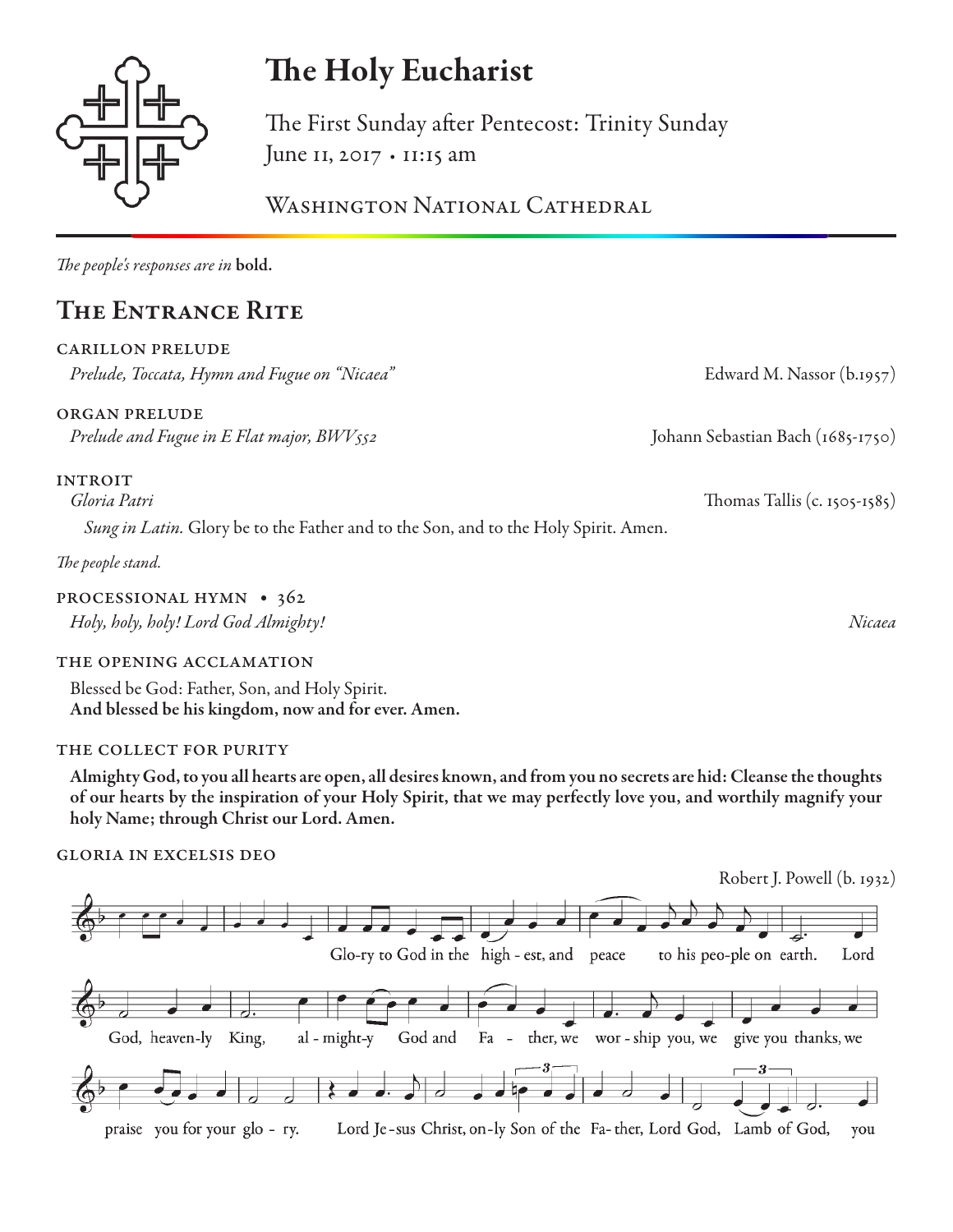

# The Word of God

#### the collect for trinity sunday

The Lord be with you. And also with you. Let us pray.

Almighty and everlasting God, you have given to us your servants grace, by the confession of a true faith, to acknowledge the glory of the eternal Trinity, and in the power of your divine Majesty to worship the Unity: Keep us steadfast in this faith and worship, and bring us at last to see you in your one and eternal glory, O Father; who with the Son and the Holy Spirit live and reign, one God, for ever and ever. Amen.

### *The people are seated.*

#### THE FIRST READING Genesis 1:1-2:4a

In the beginning when God created the heavens and the earth, the earth was a formless void and darkness covered the face of the deep, while a wind from God swept over the face of the waters. Then God said, "Let there be light"; and there was light. And God saw that the light was good; and God separated the light from the darkness. God called the light Day, and the darkness he called Night. And there was evening and there was morning, the first day. And God said, "Let there be a dome in the midst of the waters, and let it separate the waters from the waters." So God made the dome and separated the waters that were under the dome from the waters that were above the dome. And it was so. God called the dome Sky. And there was evening and there was morning, the second day. And God said, "Let the waters under the sky be gathered together into one place, and let the dry land appear." And it was so. God called the dry land Earth, and the waters that were gathered together he called Seas. And God saw that it was good. Then God said, "Let the earth put forth vegetation: plants yielding seed, and fruit trees of every kind on earth that bear fruit with the seed in it." And it was so. The earth brought forth vegetation: plants yielding seed of every kind, and trees of every kind bearing fruit with the seed in it. And God saw that it was good. And there was evening and there was morning, the third day.

And God said, "Let there be lights in the dome of the sky to separate the day from the night; and let them be for signs and for seasons and for days and years, and let them be lights in the dome of the sky to give light upon the earth." And it was so. God made the two great lights—the greater light to rule the day and the lesser light to rule the night—and the stars. God set them in the dome of the sky to give light upon the earth, to rule over the day and over the night, and to separate the light from the darkness. And God saw that it was good. And there was evening and there was morning, the fourth day. And God said, "Let the waters bring forth swarms of living creatures, and let birds fly above the earth across the dome of the sky." So God created the great sea monsters and every living creature that moves, of every kind, with which the waters swarm, and every winged bird of every kind. And God saw that it was good. God blessed them, saying, "Be fruitful and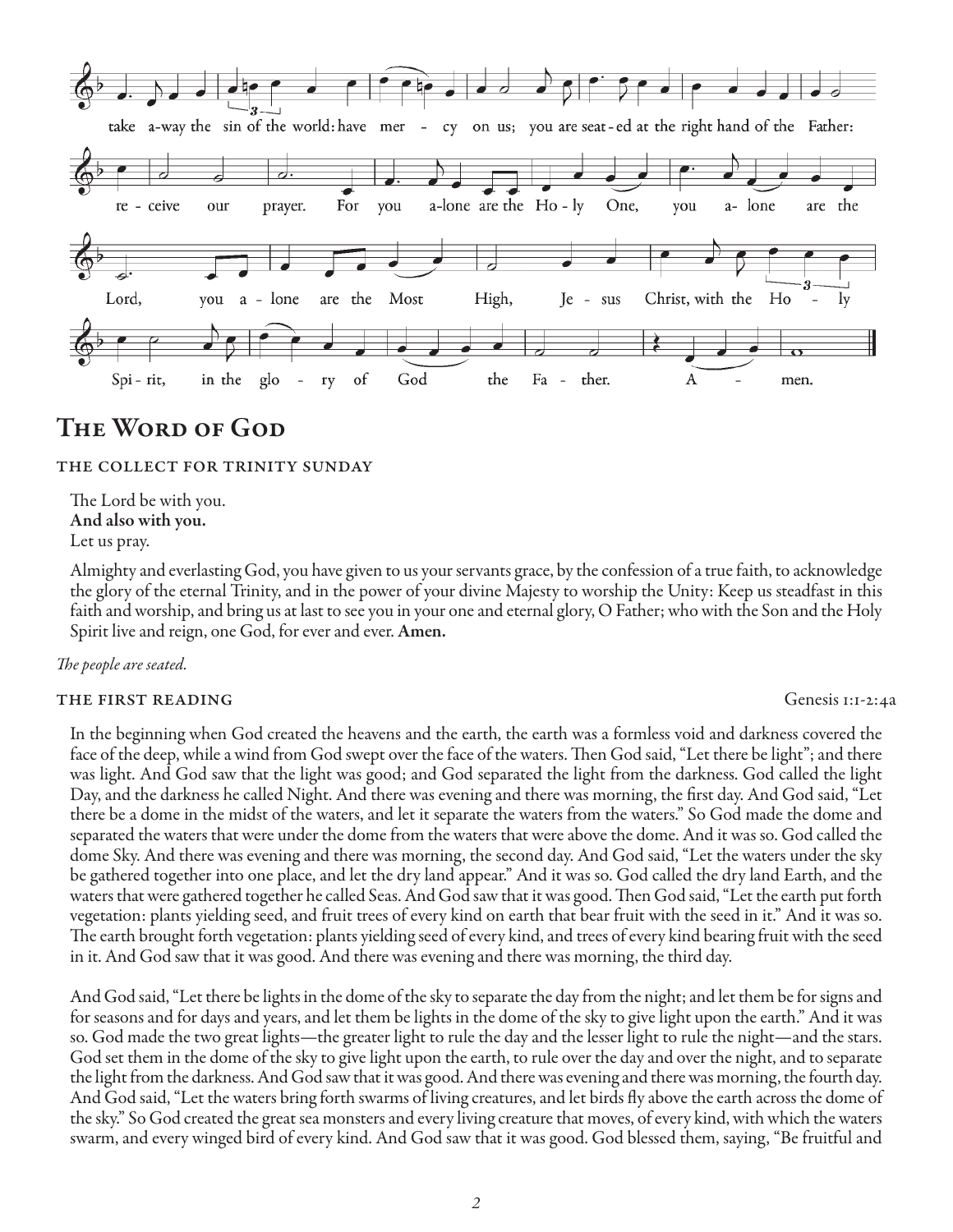multiply and fill the waters in the seas, and let birds multiply on the earth." And there was evening and there was morning, the fifth day.

And God said, "Let the earth bring forth living creatures of every kind: cattle and creeping things and wild animals of the earth of every kind." And it was so. God made the wild animals of the earth of every kind, and the cattle of every kind, and everything that creeps upon the ground of every kind. And God saw that it was good. Then God said, "Let us make humankind in our image, according to our likeness; and let them have dominion over the fish of the sea, and over the birds of the air, and over the cattle, and over all the wild animals of the earth, and over every creeping thing that creeps upon the earth."

So God created humankind in his image, in the image of God he created them; male and female he created them. God blessed them, and God said to them, "Be fruitful and multiply, and fill the earth and subdue it; and have dominion over the fish of the sea and over the birds of the air and over every living thing that moves upon the earth." God said, "See, I have given you every plant yielding seed that is upon the face of all the earth, and every tree with seed in its fruit; you shall have them for food. And to every beast of the earth, and to every bird of the air, and to everything that creeps on the earth, everything that has the breath of life, I have given every green plant for food." And it was so. God saw everything that he had made, and indeed, it was very good. And there was evening and there was morning, the sixth day. Thus the heavens and the earth were finished, and all their multitude. And on the seventh day God finished the work that he had done, and he rested on the seventh day from all the work that he had done. So God blessed the seventh day and hallowed it, because on it God rested from all the work that he had done in creation. These are the generations of the heavens and the earth when they were created.

The Word of the Lord. Thanks be to God.

psalm 8 Chant: Richard Wayne Dirksen (1921-2003)

*The choir introduces the antiphon; then all repeat.* 



O Lord our Governor, how exalted is your Name in all the world! Out of the mouths of infants and children your majesty is praised above the heavens. You have set up a stronghold against your adversaries, to quell the enemy and the avenger. When I consider your heavens, the work of your fingers, the moon and the stars you have set in their courses, You have made him but little lower than the angels; you adorn him with glory and honor; You give him mastery over the works of your hands; you put all things under his feet: All sheep and oxen, even the wild beasts of the field, the birds of the air, the fish of the sea, and whatsoever walks in the paths of the sea. O Lord our Governor, how exalted is your Name in all the world!

#### *All repeat the antiphon.*

#### THE SECOND READING 2 Corinthians 13:11-13

Finally, brothers and sisters, farewell. Put things in order, listen to my appeal, agree with one another, live in peace; and the God of love and peace will be with you. Greet one another with a holy kiss. All the saints greet you. The grace of the Lord Jesus Christ, the love of God, and the communion of the Holy Spirit be with all of you.

The Word of the Lord. Thanks be to God.

*The people stand.*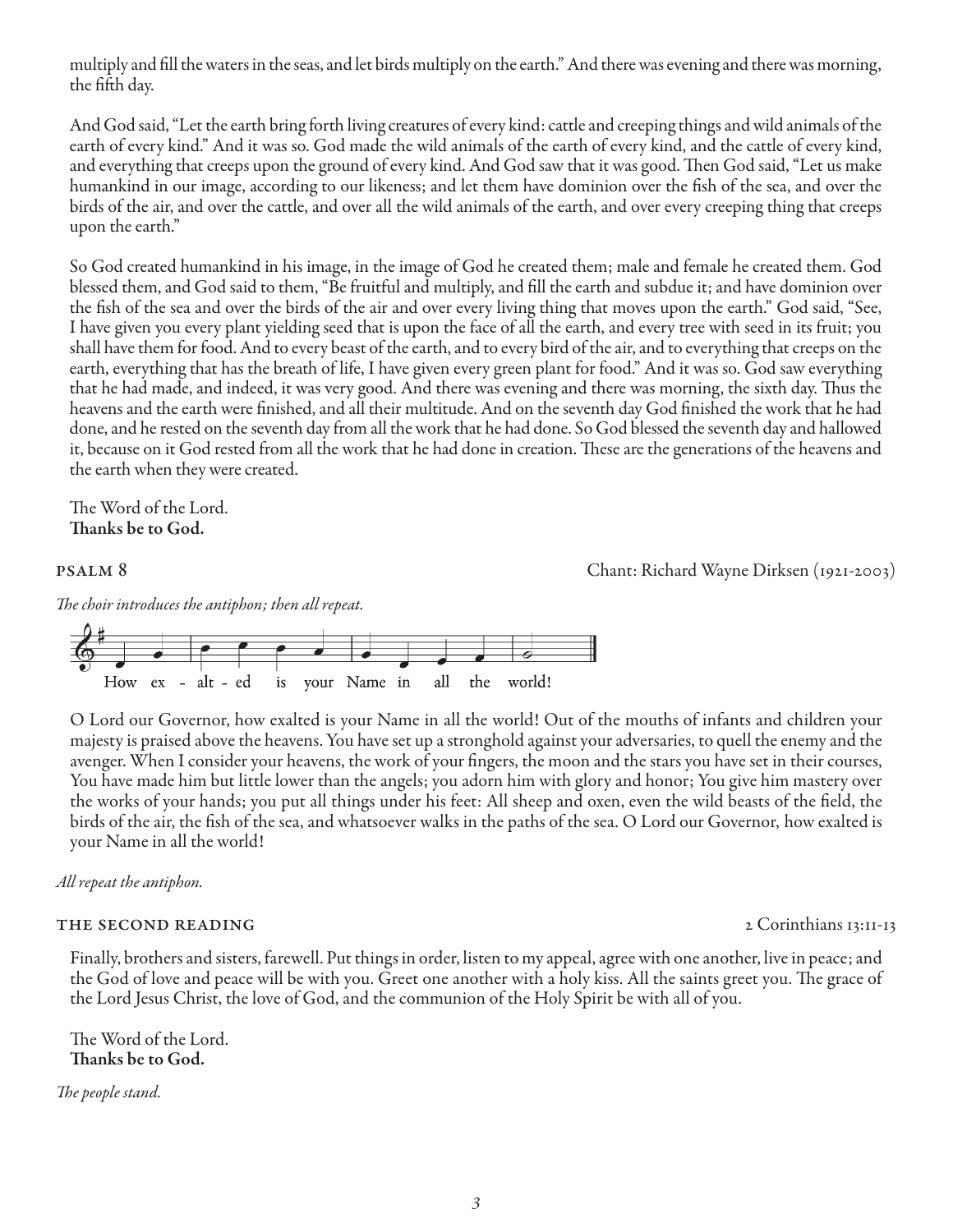#### hymn at the sequence • 371

*Thou, whose almighty word Moscow*

#### the holy gospel Matthew 28:16-20

The Holy Gospel of our Lord Jesus Christ according to Matthew. Glory to you, Lord Christ.

The eleven disciples went to Galilee, to the mountain to which Jesus had directed them. When they saw him, they worshiped him; but some doubted. And Jesus came and said to them, "All authority in heaven and on earth has been given to me. Go therefore and make disciples of all nations, baptizing them in the name of the Father and of the Son and of the Holy Spirit, and teaching them to obey everything that I have commanded you. And remember, I am with you always, to the end of the age."

The Gospel of the Lord. Praise to you, Lord Christ.

*The people are seated at the invitation of the preacher.*

the sermon The Very Reverend Randolph Marshall Hollerith

*The people stand.*

#### the nicene creed

We believe in one God, the Father, the Almighty, maker of heaven and earth, of all that is, seen and unseen. We believe in one Lord, Jesus Christ, the only Son of God, eternally begotten of the Father, God from God, Light from Light, true God from true God, begotten, not made, of one Being with the Father. Through him all things were made. For us and for our salvation, he came down from heaven: by the power of the Holy Spirit he became incarnate from the Virgin Mary, and was made man. For our sake he was crucified under Pontius Pilate; he suffered death and was buried. On the third day he rose again in accordance with the Scriptures; he ascended into heaven and is seated at the right hand of the Father. He will come again in glory to judge the living and the dead, and his kingdom will have no end. We believe in the Holy Spirit, the Lord, the giver of life, who proceeds from the Father and the Son. With the Father and the Son he is worshiped and glorified. He has spoken through the Prophets. We believe in one holy catholic and apostolic Church. We acknowledge one baptism for the forgiveness of sins. We look for the resurrection of the dead, and the life of the world to come. Amen.

### the prayers of the people

*After each intercession,* Holy Trinity,

Hear our prayer.

*The presider prays the concluding collect, and the people respond,* Amen.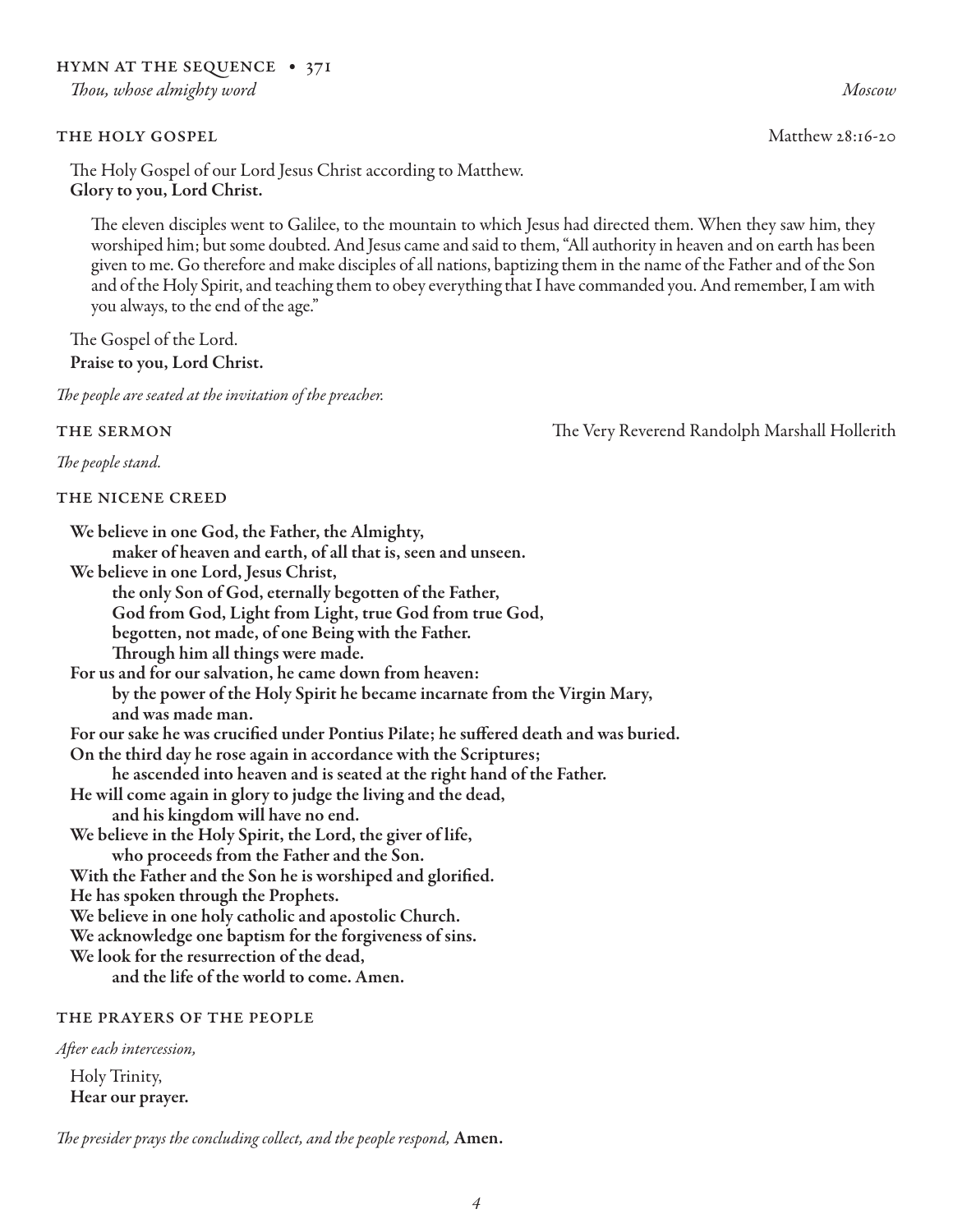#### confession and absolution

Most merciful God, we confess that we have sinned against you in thought, word, and deed, by what we have done, and by what we have left undone. We have not loved you with our whole heart; we have not loved our neighbors as ourselves. We are truly sorry and we humbly repent. For the sake of your Son Jesus Christ, have mercy on us and forgive us; that we may delight in your will, and walk in your ways, to the glory of your Name. Amen.

*The presider offers absolution and the people respond,* Amen.

#### the peace

The peace of the Lord be always with you. And also with you.

*The people greet one another with a sign of God's peace and then are seated.*

#### the offertory

*The people remain seated while an offering is received to support the Cathedral's ministry of sharing God's love with the world.*

#### anthem at the offertory

All hail, adored Trinity, all hail, eternal Unity: O God the Father, God the Son, and God the Spirit, ever One. Behold, O Lord, this festal day we pour to thee our thankful lay: for all thy gifts of priceless worth, the saving health of all the earth. Three Persons praise we evermore, and thee th'Eternal One adore: in thy sure mercy ever kind, may we our true protection find. O Trinity, O Unity, be present as we worship thee: and to the Angels' songs in light, our prayers and praises now unite. Amen. *(11th c. Anglo-Saxon, tr. J.D. Chambers)*

*The people stand.*

#### hymn at the presentation

*How wondrous great, how glorious bright Britton*



# The Holy Communion

#### the great thanksgiving

The Lord be with you. And also with you. Lift up your hearts. We lift them to the Lord. Let us give thanks to the Lord our God. It is right to give God thanks and praise.

*All hail, adored Trinity* Leo Sowerby (1895-1958)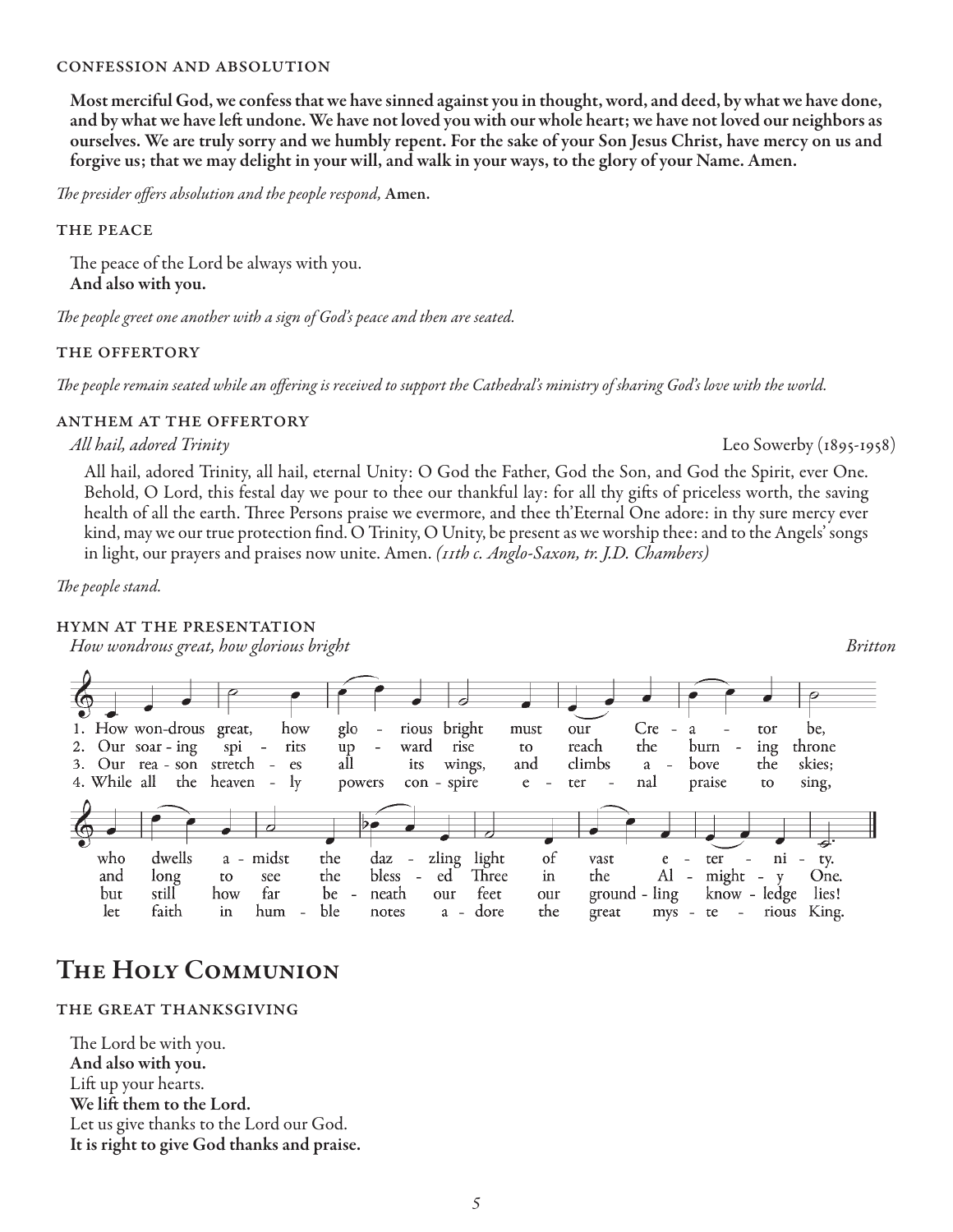*The presider offers thanks to God for the grace and mercy made available in Christ, and in response the people sing:*

### sanctus *&* benedictus

Richard Proulx (1937-2010)



*The presider gives thanks to God for the reconciling work of Christ's passion and resurrection and prays over the bread and wine.*

Therefore, we proclaim the mystery of faith:

Christ has died. Christ is risen. Christ will come again.

We celebrate the memorial of our redemption, O Father, in this sacrifice of praise and thanksgiving. Recalling his death, resurrection, and ascension, we offer you these gifts. Sanctify them by your Holy Spirit to be for your people the Body and Blood of your Son, the holy food and drink of new and unending life in him. Sanctify us also that we may faithfully receive this holy Sacrament, and serve you in unity, constancy, and peace; and at the last day bring us with all your saints into the joy of your eternal kingdom. All this we ask through your Son Jesus Christ.

By him, and with him, and in him, in the unity of the Holy Spirit all honor and glory is yours, Almighty Father, now and for ever. AMEN.

#### the lord's prayer

Notre Père…, Padre nuestro…, Vater unser…,

Our Father, who art in heaven, hallowed be thy Name, thy kingdom come, thy will be done, on earth as it is in heaven. Give us this day our daily bread. And forgive us our trespasses, as we forgive those who trespass against us. And lead us not into temptation, but deliver us from evil. For thine is the kingdom, and the power, and the glory, for ever and ever. Amen.

### the breaking of the bread *&* the fraction anthem

*The disciples knew the Lord Jesus Michael McCarthy (b. 1966)* 



*The people are seated.*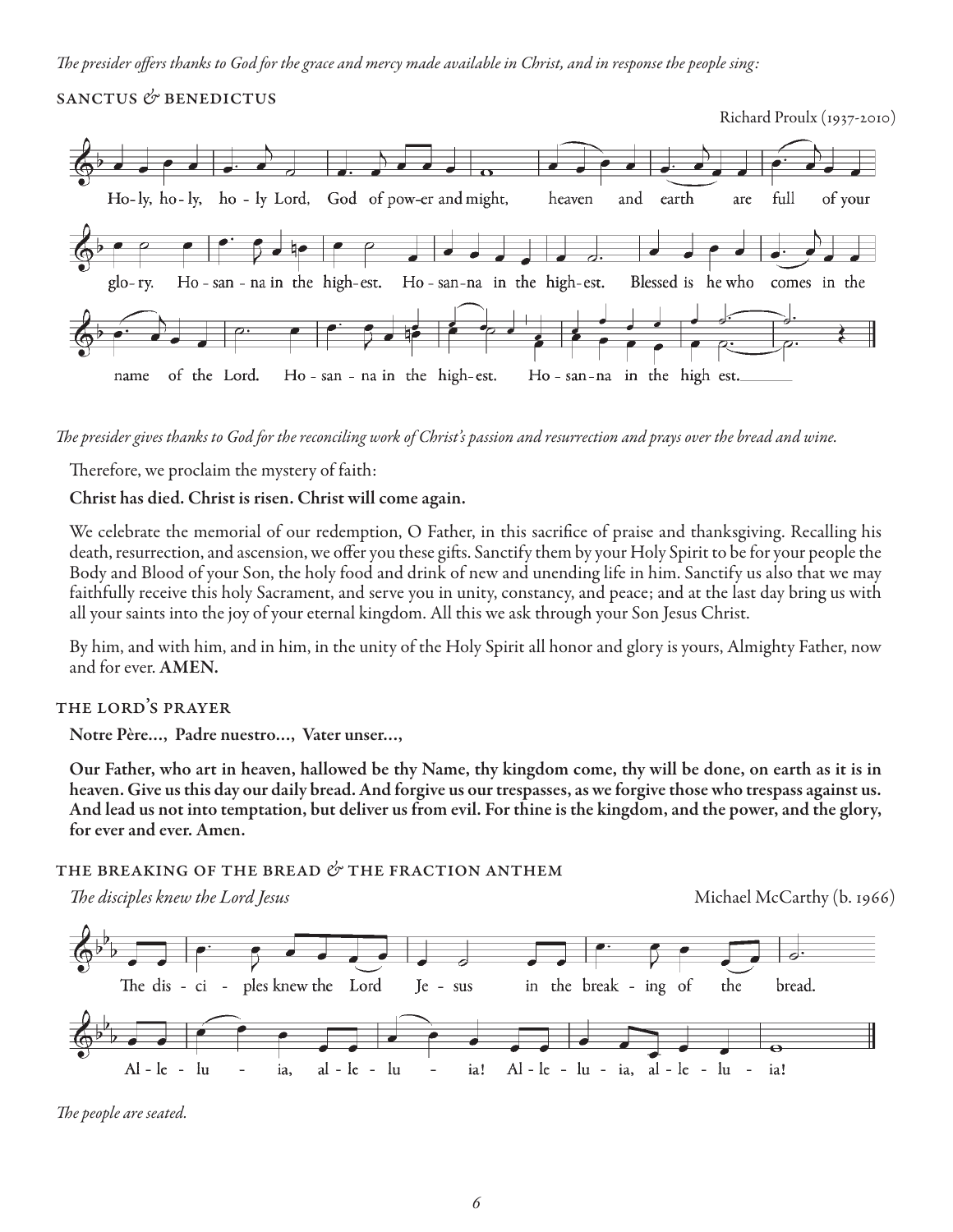#### the invitation to holy communion

*All who seek God and a deeper life in Christ are welcome to receive Holy Communion. Please receive the bread in open and outstretched hands and sip the wine from the chalice, guiding it gently to your lips; or you may dip the wafer into the wine. Gluten-free wafers are available; please make your need known to the minister. Respond to receiving Communion by saying "Amen." If you prefer to receive a blessing instead, please indicate your choice by crossing your hands across your chest.* 

*During the administration of Holy Communion the laying on of hands and prayers for healing is offered in St. John's Chapel. Please enter the chapel by the ramp to the right of the pulpit.*

#### anthem during the communion

*O beata trinitas* Giovanni Palestrina (c. 1525-1594)

*The people stand.* 

#### the postcommunion prayer

Eternal God, heavenly Father, you have graciously accepted us as living members of your Son our Savior Jesus Christ, and you have fed us with spiritual food in the Sacrament of his Body and Blood. Send us now into the world in peace, and grant us strength and courage to love and serve you with gladness and singleness of heart; through Christ our Lord. Amen.

#### the blessing

*The presider blesses the people, and the people respond,* Amen*.*

#### closing hymn

*Lord, you give the great commission Abbot's Leigh*

|               |                                       |                                   |                                 |                      |                 |              | <i>.</i>          |            |                                        |                           |                 |
|---------------|---------------------------------------|-----------------------------------|---------------------------------|----------------------|-----------------|--------------|-------------------|------------|----------------------------------------|---------------------------|-----------------|
|               |                                       |                                   |                                 |                      |                 |              |                   |            |                                        |                           |                 |
| 1. Lord,      | give<br>you                           | the                               | great                           | com - mis-sion:      | "Heal           | the          | sick              | and        | preach                                 |                           | the word."      |
| 2. Lord,      | call<br>you                           | <b>us</b>                         | to                              | your serv-ice:       | "In             | my           | name              | $bap -$    | tize                                   |                           | and teach."     |
| 3. Lord,      | you make                              | the                               | com - mon                       | $ho - ly:$           | "This           | my           | bo<br>$\sim$      | dy,        | this                                   |                           | my blood."      |
| 4. Lord,      | you show                              | <b>us</b>                         | love's                          | true<br>mea-sure:    | $"Fa -$         | ther,        | what              | they       | do                                     |                           | for - $give.$ " |
| 5. Lord,      | you bless                             | with                              | words                           | $as - sur - ing:$    | $\mathbf{I}^n$  | am           | with              | you        | $\mathsf{to}$                          | the                       | end."           |
|               |                                       |                                   |                                 |                      |                 |              |                   |            |                                        |                           |                 |
|               |                                       |                                   |                                 |                      |                 |              |                   |            |                                        |                           |                 |
|               |                                       |                                   |                                 |                      | $\sigma$        |              |                   |            |                                        |                           |                 |
|               |                                       |                                   |                                 |                      |                 |              |                   |            |                                        |                           |                 |
| Lest<br>1.    | the Church                            | ne -                              | glect                           | mis-sion<br>its      | and             | the          | Gos<br>$\sim$ $-$ | pel        | go                                     |                           | un - heard,     |
| That<br>2.    | the world                             | may                               | trust                           | your prom-ise,       | life            | a<br>$\sim$  | $bun -$           | dant       | meant                                  |                           | for each,       |
| Let<br>3.     | your priests,                         | for                               | earth's                         | $g$ lo - ry,<br>true | dai<br>$\equiv$ | $\mathbf{I}$ | lift              | life       | hea - ven - ward,                      |                           |                 |
| Yet<br>4.     | we hoard                              | as                                | pri -                           | vate<br>trea-sure    | all             | that         | you               | <b>SO</b>  | free<br>$\mathcal{L}$                  | 1y                        | give.           |
| 5. Faith      | and hope                              | and                               | love                            | $re - stor - ing$ ,  | may             | we           | serve             | as         | you                                    |                           | in - tend,      |
|               |                                       |                                   |                                 |                      |                 |              |                   |            |                                        |                           |                 |
|               |                                       |                                   |                                 |                      |                 |              |                   |            |                                        |                           |                 |
|               |                                       |                                   |                                 |                      |                 |              |                   |            |                                        |                           |                 |
|               |                                       |                                   |                                 |                      |                 |              |                   |            |                                        |                           |                 |
| help<br>1.    | wit<br>us<br>$\overline{\phantom{a}}$ | ness                              | to                              | your<br>pur-pose     | with            | re -         | newed             | $in - teg$ | $\sim$                                 | $\overline{\mathbf{n}}$ - | ty;             |
| give<br>2.    | all<br><b>us</b>                      | a                                 | fer<br>$\overline{\phantom{a}}$ | vor, draw us         | clos<br>$\sim$  | er           | in                |            | $com - mu -$                           | $ni - ty;$                |                 |
| $ask -$<br>3. | that<br>ing                           | the                               | world                           | a - round us         | share           | your         | chil - dren's lib |            |                                        | $-$ er $-$ ty;            |                 |
| May<br>4.     | our<br>care                           | and                               | mer<br>$\sim$                   | lead us<br>cy        | to              | a            | just              | $so - ci$  | $\overline{\phantom{a}}$               | $e - ty;$                 |                 |
| and,<br>5.    | mid<br>$a -$                          | the                               | cares                           | that claim us,       | hold            | in           | mind              |            | $\mathcal{L}=\mathcal{L}$<br>$e$ – ter | $ni - ty;$                |                 |
|               |                                       |                                   |                                 |                      |                 |              |                   |            |                                        |                           |                 |
| Refrain       |                                       |                                   |                                 |                      |                 |              |                   |            |                                        |                           |                 |
|               |                                       |                                   |                                 |                      |                 |              |                   |            |                                        |                           |                 |
|               |                                       |                                   |                                 |                      |                 |              |                   |            |                                        |                           |                 |
| with          | Spi<br>the                            | rit's<br>$\overline{\phantom{a}}$ | gifts                           | em-power us          | for             | the          | work              | of         | min                                    | $-$ is $-$                | try.            |
|               |                                       |                                   |                                 |                      |                 |              |                   |            |                                        |                           |                 |